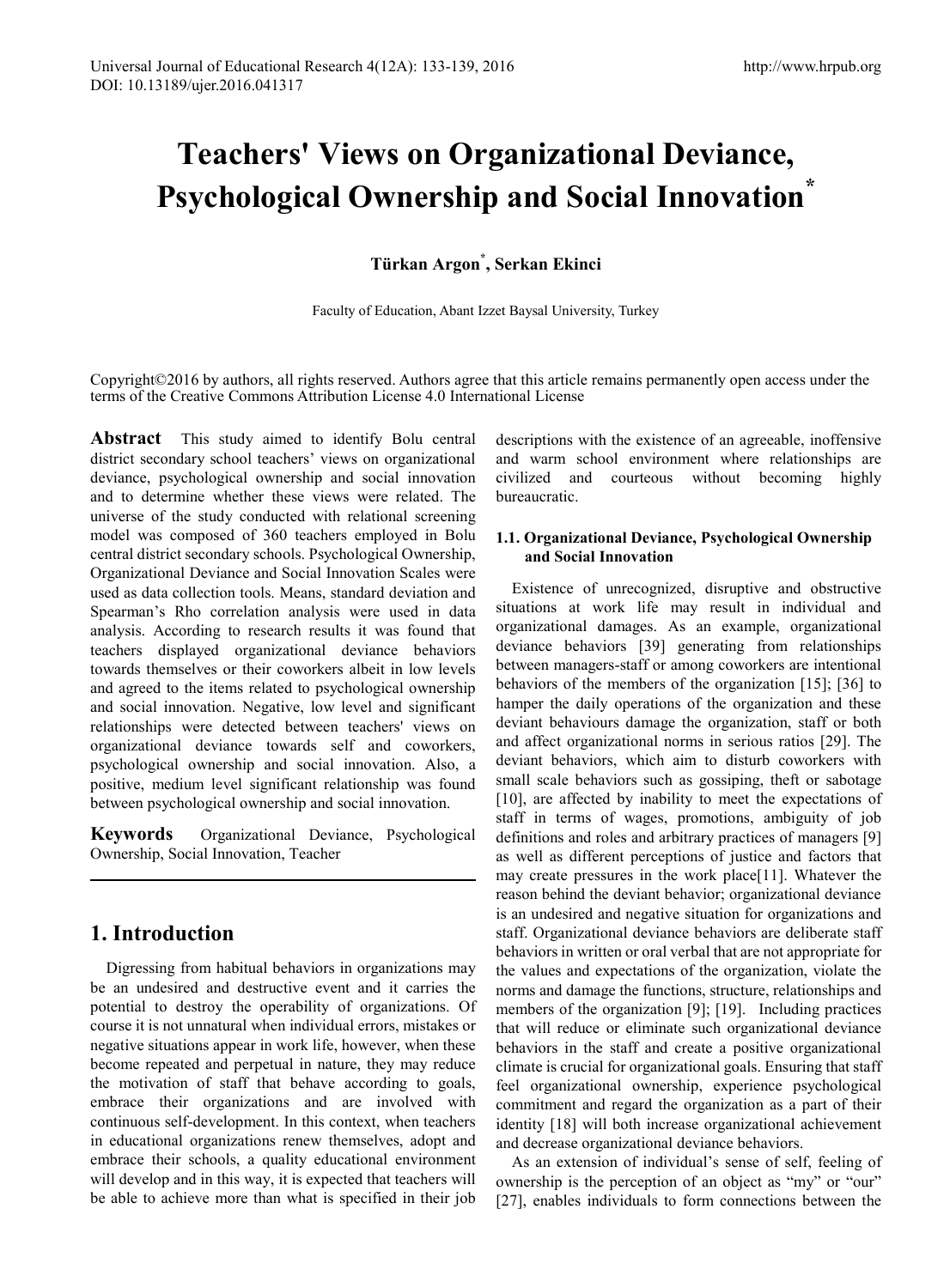self and targets and finds place in almost all societies [37]. In this context, psychological ownership may be oriented towards attitudes and behaviors [32] or to the organization, field of study, group, ideas or work [34] it may also be oriented towards financial or monetary concepts [35]. When individuals start to feel themselves as a part of the organization, the psychological ownership that is generated is the state of feeling as if they own the intended target or a part of it [25] and it is a feeling that is invoked without formal or legal ownership [17]. In this sense, it includes voluntarism and allows the staff to offer their skills and tasks to the service of the organization without external pressures and without waiting for any return [8]. Psychological ownership facilitates the presentation of behaviors for the benefit of the organization and enables the emergence of non-obligatory extra roles to ensure this [33]. Organizations prefer to observe this behavior in their staff and strive to develop policies and practices towards the organization and their staff. This necessitates continuous organizational development as well. Organizations expect their staff to develop and renew as well in order to increase their organizational contribution since the staff that is renewed as a result of continuous change and innovation will have significantly higher organizational contribution compared to others. Also, innovative staff is composed of the coworkers that research, question and contribute to organizational performance.

Innovation is a concept studied on its own in the literate. In individual or organizational terms, innovation can be studied in relation to creativity and technological and social aspects in terms of service, products and process. Social innovation has been developed and spread by socially motivated organizations for innovative activities and services that aim to meet a social need [20]. It expresses production, selection and implementation of ideas mutually by the individuals who contribute to the efforts to solve social problems with a common effort [7]. In another definition, social innovation is explained as the production and implementation of new ideas about how activities or social interactions among individuals to realize one or more common goals should be organized [21]. The most important prerequisite for social innovation is the honest intentions of people who work independently form executive efforts used to promote innovation in organizations [6]. One of most crucial contributions of social innovation is the fact that it enables individuals to become aware of the responsibilities related to social problems and their roles in solving them [16]. In short, social innovation is the sum of innovations that create qualitative and quantitative positive changes in human life [28]. Social innovation does not only focus on outcomes but also on the process, generates beneficial and long term results, aims to change the relationships among the stakeholders included in innovation and requires the related stakeholders to take part in the design, practice and adoption of social innovation process to obtain significant results [5].

Characteristics of social innovations are as follows: only collective actions may bring about social innovation, these

actions follow one another; development is triggered by a specific driving power such as technological or economic innovations, social innovations are based on individuals' subjective innovation perceptions, they focus on changes in attitudes, perceptions and behaviors, they are not based on economic anxieties and do not have economic expectations [22].

While psychological ownership with important roles in the development of elements related to individuals [26] has positive relationships with adopting new technologies or systems [24]; [3], it has negative relationships with deviant or negative behaviors [2]. In this sense, psychological ownership has immense individual or organizational impact in positive outcomes such as taking additional responsibility, organizational commitment and citizenship behavior, volunteering, self-devotion via personal sacrifices, risk taking and increased productivity and performance [8]. It is believed that the three concepts which are addressed by the current study are individually significant for teachers who are the staff of educational organizations. High psychological ownership and social innovation levels in teachers are significant since they will contribute to the characteristics of future generations by increasing teachers' contributions to schools. The process of education is a renewal process in addition to being a process that enables the acquisition of new behaviors. The close relationship between education and social innovation will be clearer when the qualitative and quantities positive changes in individuals brought about by social innovation are taken into consideration. This is also important in increasing the quality of human resources that will take part in working life in the future. On the other hand, the existence of organizational deviance in teachers will harm organizational success by both reducing teacher productivity and damaging interpersonal peace and harmony. This situation will result in damages to goal realization and organizational achievement. These negative behaviors are generally displayed with staff that has little or no contribution to the organization. On the other hand, teachers with high psychological ownership levels are not expected to display organizational deviance behaviors and they are expected to continuously renew and develop themselves. In this context, the current study aimed to present teachers' views related to psychological ownership, organizational deviance and social and determined whether there were relationships between the views. Being the first study in the field, it is believed to be important due to the contributions it will provide.

## **2. Purpose of the Study**

This study aimed to present teachers' views related to psychological ownership, organizational deviance and social and determine whether there were significant relationships between the views. In this context, the study sought answers to the following questions:

1. What are Bolu central district secondary school teachers'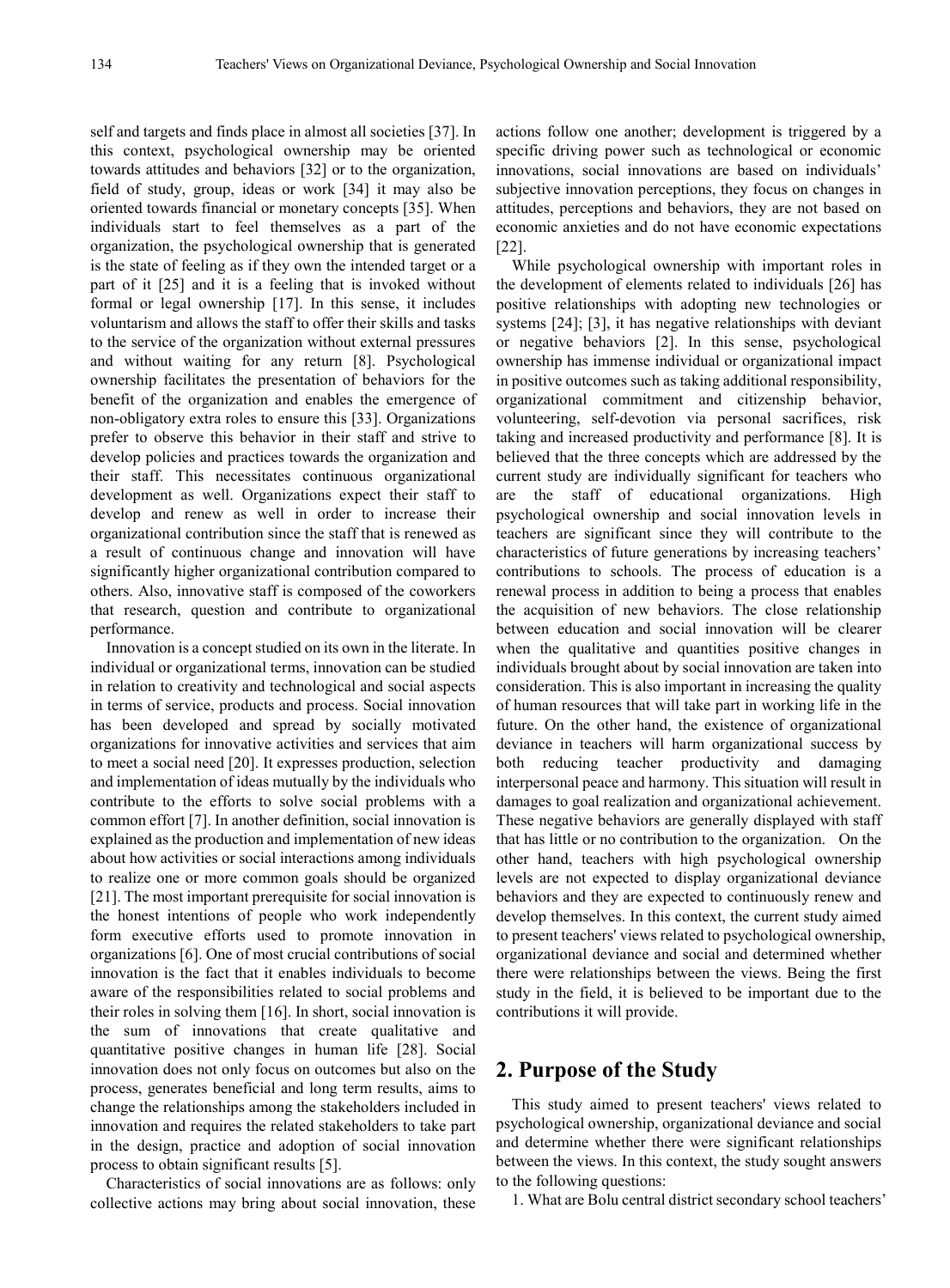views on organizational deviance, psychological ownership and social innovation?

2. Are there significant relationships between Bolu central district secondary school teachers' views on organizational deviance, psychological ownership and social innovation?

## **3. Method**

## **3.1. Research Model**

The study conducted by using relational screening model aimed to identify the existence and/or degree of change between two or more variables [13].

#### **3.2. Universe of the Study**

The universe of the study was composed of 360 voluntary teachers employed in Bolu central district secondary schools in 2015-2016 academic year. 60,6% of the participating teachers were females and 39,4% were males; 20,3% were in the age range of 20-30 years, 45% were in the age range of 31-40 years, 27,5% were in the age range of 41-50 years and 7,2% were in the age range of 51 and older; 37,5% had 1-10 years seniority, 40,8% had 11‐20 years seniority, 21,7% had 21years and higher seniority; 90% had undergraduate degrees and 10% had graduate degrees.

#### **3.3. Data Collection Tool**

Psychological Ownership, Organizational Deviance and Social Innovation Scales were used in the study as data collection tools. Psychological Ownership Scale was developed by Van Dyne and Pierce [34] and adapted to Turkish by Ökten [23]. The scale has a single dimension with 7 items and its Cronbach Alfa value is .91. Cronbach Alfa internal consistency coefficient for the current study was found to be .78. Organizational Deviance Scale was developed by Bennett and Robinson[40] and adapted to Turkish by İyigün [14]. The 13-item scale has two dimensions: organizational deviance in self and organizational deviance in coworkers. These dimensions have two subscales: organizational deviance against productivity and interpersonal organizational deviance. Cronbach Alpha internal consistency coefficient for the scale was found to be .89. This study calculated Cronbach Alpha values to be .92 for coworkers and .88 for self. The last scale used in the study, Social Innovation Scale was developed by Halaç, Eren and Bulut [30] and includes a single dimension and 8 items. Cronbach Alpha internal consistency coefficient for the scale was found to be .86. Cronbach Alpha internal consistency coefficient for this study was found to be .74.

#### **3.4. Data Analysis**

Research data were analyzed by using SPSS for Windows 22.0 program. Data distribution was examined with Kolmogorov-Smirnov test before data analysis and it was found that the data did not display normal distribution. Therefore, non-parametric tests were used in analysis. In this direction, means and standard deviation were utilized to identify teachers' views and Spearman's Rho correlation analysis was conducted to determine the relationships between organizational deviance, psychological ownership and social innovation. Level of significance was accepted as .05 in the study.

# **4. Findings**

#### **4.1. Teachers' Views on Organizational deviance, Psychological Ownership and Social Innovation Scales**

**Table 1.** Descriptive Statistics for Organizational Deviance, Psychological Ownership and Social Innovation Scales

|                                      | <b>Scales and Dimensions</b>                 | N   |      | SS   |
|--------------------------------------|----------------------------------------------|-----|------|------|
|                                      | Organizational Deviance in coworkers-General | 360 | 1,47 | 0.54 |
| Organizational                       | Organizational Deviance Against Productivity | 360 | 1.56 | 0,59 |
| <b>Deviance Scale</b>                | Interpersonal Organizational Deviance        | 360 | 1,36 | 0,58 |
|                                      | Organizational Deviance in Self-General      | 360 | 1,23 | 0.39 |
|                                      | Organizational Deviance Against Productivity | 360 | 1.56 | 0.59 |
|                                      | Interpersonal Organizational Deviance        | 360 | 1,36 | 0,58 |
| <b>Psychological Ownership Scale</b> |                                              | 360 | 3.98 | 0,91 |
| <b>Social Innovation Scale</b>       |                                              | 360 | 4,12 | 0,73 |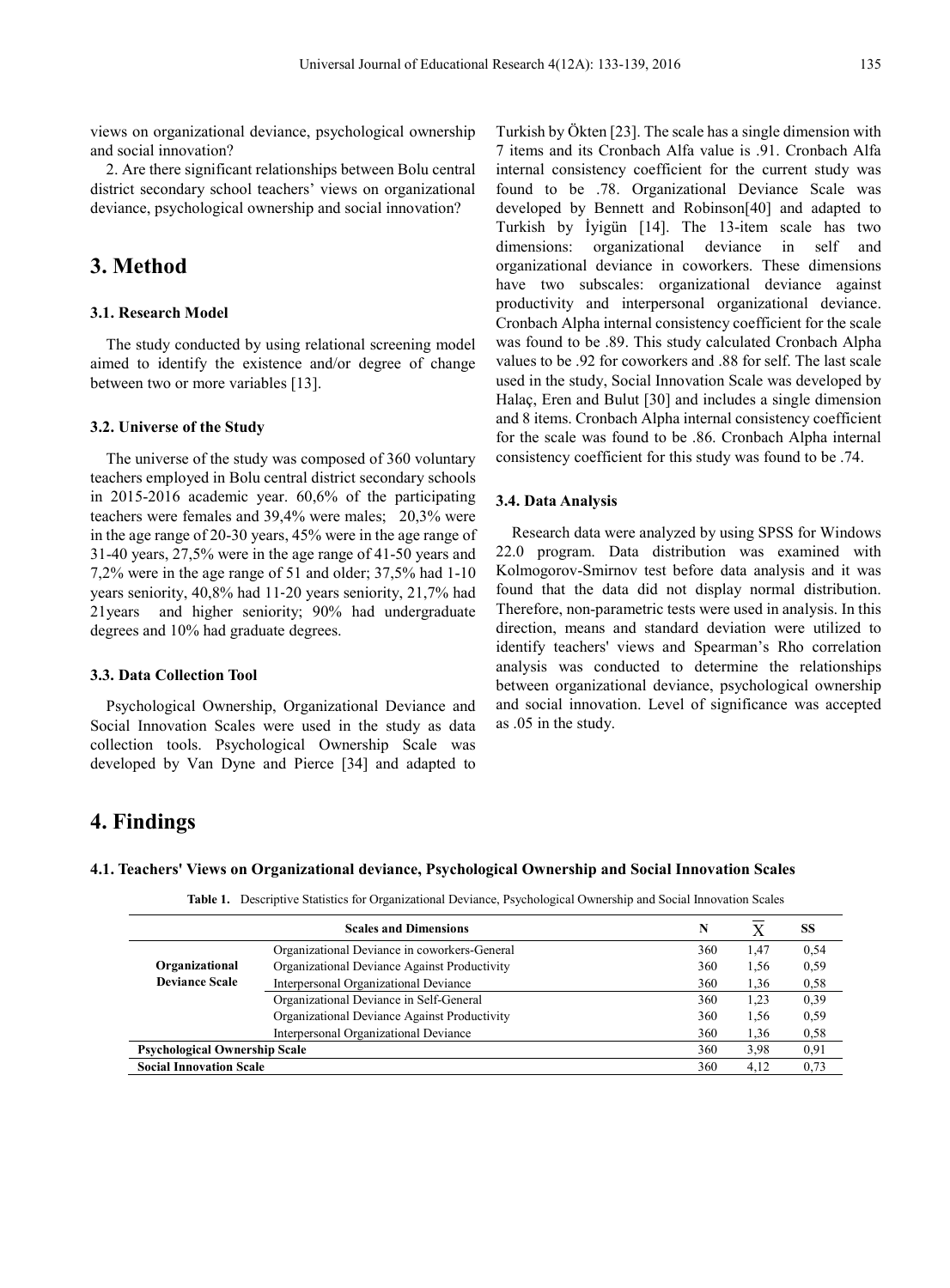Based on Table 1, teachers' views on organizational deviance scale presented low level organizational deviance values with organizational deviance against productivity  $X = 1,56$ , interpersonal organizational deviance  $X = 1,36$ and in total  $X = 1,47$ . These values pointed that teachers had unusual organizational behaviors against their coworkers albeit at low levels. Additionally, it can be argued that organizational deviance against productivity was higher than interpersonal organizational deviance. When teachers' views on organizational deviance in self were examined, it was found to be low with  $X = 1,23$  in total,  $X = 1,36$  for organizational deviance against productivity and  $X=1,56$ for interpersonal organizational deviance. These findings showed that teachers display organizational deviant behaviors towards self-albeit at low levels. As was the case in organizational deviance for coworkers, organizational deviance against productivity was higher compared to interpersonal organizational deviance.

Teachers' views related to psychological ownership presented agreement with  $X = 3.98$ . This finding pointed to the fact that teachers felt high levels of ownership–although not completely- to the organizations they worked in. Teachers' views social innovation presented agreement with  $X = 4,12$ . In line with this finding, it was observed that teachers were open to social innovation. However, when assessed in individual terms, teachers' views on social innovation were higher than their views on psychological ownership.

### **4.2. The Relationship between Organizational Deviance, Psychological Ownership and Social Innovation**

The relationship between teachers' views on organizational deviance, psychological ownership and social innovation were addressed separately with the two dimensions of organizational deviance: Organizational Deviance for Coworkers and Organizational Deviance for Self.

Table 2 points to several relationships between teachers' views on organizational deviance for coworkers and psychological ownership and social innovation. Findings related to these relationships are as follows: There was a low

level, negative and significant relationship between organizational deviance for coworkers in general and psychological ownership  $(r=-265; p<01)$  and social innovation ( $r=-207$ ;  $p<01$ ). Similarly, a low level, negative and significant relationship was found between organizational deviance against productivity and psychological ownership (r=-,216; p<.01) and social innovation  $(r=-192; p<01)$  and between interpersonal organizational deviance and psychological ownership  $(r=-0.258; \, p<0.01)$  and social innovation  $(r=-0.175; \, p<0.01)$ . Based on these findings, it can be argued that teachers' organizational deviance for coworkers decreased at low levels when their psychological ownership and social innovation levels increased or that their organizational deviance for coworkers increased at low levels when their psychological ownership and social innovation levels decreased. A medium level positive and significant relationship was detected between teachers' views on psychological ownership and social innovation (r=384; p<.01). This finding showed that teachers' social innovation levels increase at medium levels when their psychological ownership levels increased.

Table 3 presents negative relationships between teachers' views on organizational deviance for self and psychological ownership and social innovation. Findings related to these relationships are as follows: There was a low level, negative and significant relationship between organizational deviance for self in general and psychological ownership  $(r=-164;$  $p<01$ ) and social innovation (r=-,180;  $p<01$ ). A low level, negative and significant relationship was found between the subscales organizational deviance against productivity and psychological ownership  $(r=-0.216; p<0.01)$  and social innovation  $(r=192; p<01)$  and between interpersonal organizational deviance and psychological ownership  $(r=-0.258; p<0.01)$  and social innovation  $(r=-0.175; p<0.01)$ . Based on these findings, it can be argued that teachers' organizational deviance for self-decreased at low levels when their psychological ownership and social innovation levels increased or that their organizational deviance for self-increased at low levels when their psychological ownership and social innovation levels decreased.

**Table 2.** Correlation Analysis (Spearman's Rho) for Teachers' Views on Organizational Deviance for Coworkers, Psychological Ownership and Social Innovation

| Psychological Ownership | Social Innovation                  |
|-------------------------|------------------------------------|
| $-.265$ **              | $-.207*$                           |
|                         | $-.192$ <sup>**</sup>              |
|                         | $-.175$ **                         |
|                         | 384"                               |
|                         | $-.216$ <sup>**</sup><br>$-.258**$ |

<sup>\*\*</sup>  $p < 01$ 

**Table 3.** Correlation Analysis (Spearman's Rho) for Teachers' Views on Organizational Deviance for Self, Psychological Ownership and Social Innovation

|                                              | Psychological Ownership | Social Innovation     |
|----------------------------------------------|-------------------------|-----------------------|
| Organizational Deviance for Self-General     | $-.164$ <sup>*</sup>    | $-180^{**}$           |
| Organizational Deviance against Productivity | $-.216$                 | $-.192$ <sup>**</sup> |
| Interpersonal Organizational Deviance        | $-.258$ **              | $-7e^{**}$            |
|                                              |                         |                       |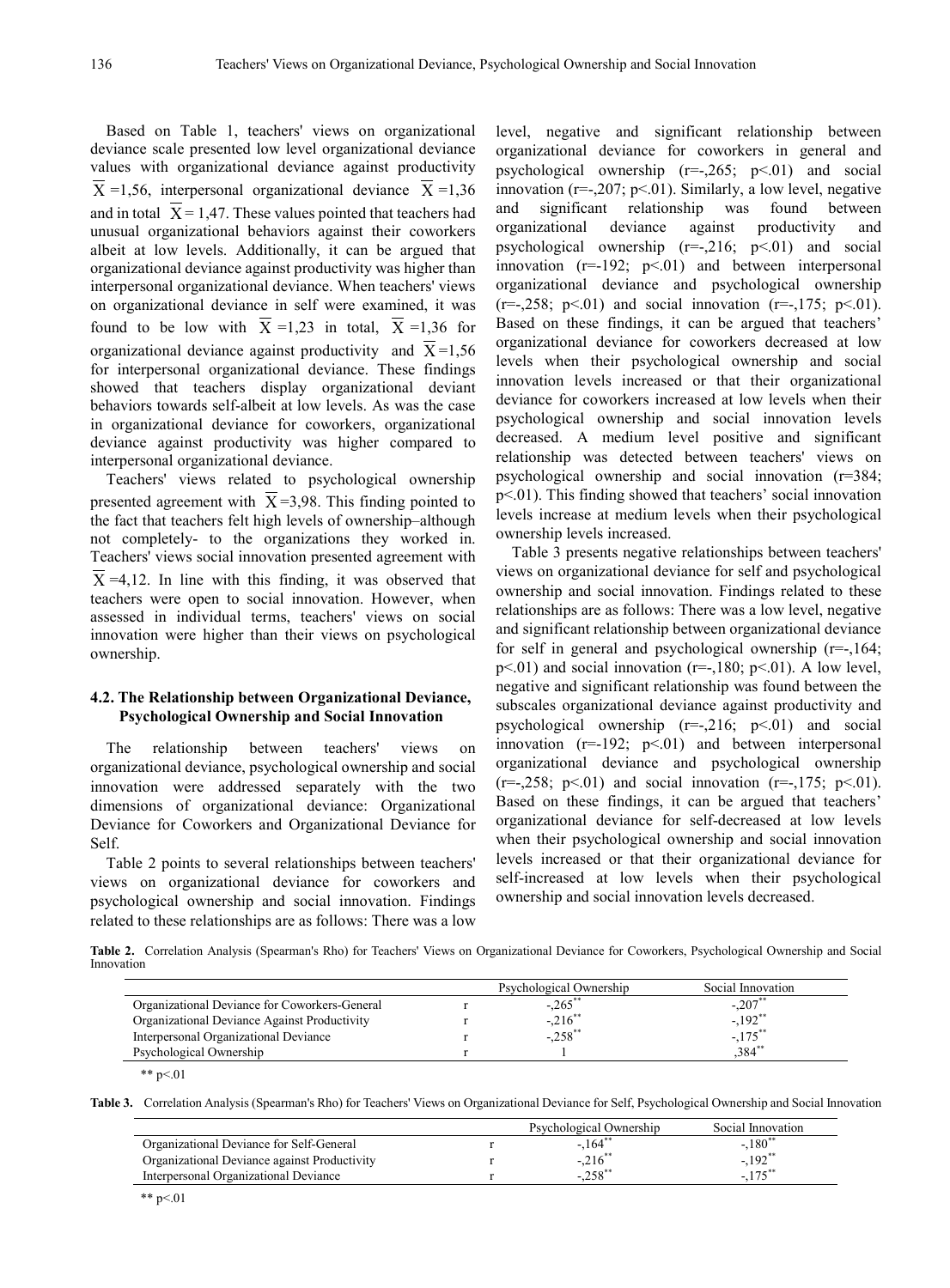## **5. Discussion, Result and Suggestions**

Research results presented that teachers' organizational deviance for coworkers and self were found to be at low levels both in general and in interpersonal organizational deviance and organizational deviance against productivity sub dimensions. This finding pointed to the existence of unusual and negative organizational behaviors in teachers towards the self and coworkers- albeit at low levels. When this result was considered in terms of scale items; organizational deviance behaviors were observed in the framework of Organizational Deviance against Productivity (such as behaviors deviating from goals; taking longer break than is acceptable at the workplace, calling in sick when one is not ill, spending too much time fantasizing or daydreaming instead of working, working slower intentionally than one can work, leaving work early without permission, coming in late to work without permission or justification, putting little effort into work etc. ). Similarly, low level organizational deviance behaviors were observed in teachers in the framework of interpersonal organizational deviance (saying something hurtful to coworkers at school, cursing, making fun of someone, acting rudely toward someone at work, embarrassing someone, making an ethnic, religious, or racial remark at work etc. ). One of the interesting findings of the study was the fact that Organizational Deviance against Productivity was partially higher than Interpersonal Organizational Deviance. Whether they are against productivity or they are interpersonal, organizational deviance behaviors may hinder goal oriented operations of schools and teacher actions towards school goals. These behaviors may also generate an environment of unrest by negatively affecting the school climate. These behaviors that will damage to relationships among teachers will estrange teachers who need to work with a team spirit. This situation is contrary to the spirit and nature of the educational process. While the results of the current study overlap with the findings of Avcı [1] and Girgin-Köse's [12] study on different sectors and personnel, they differentiate with the findings of Yalap' [38]. Also the finding that teachers have higher level organizational deviance against productivity compared to interpersonal organizational deviance is completely corresponds to Bayın and Yeşilaydın's [4] research results.

Teachers agreed to statements related to psychological ownership. This result showed that they felt ownership to their organizations at high levels-although not fully. This finding can be regarded as an indicator that teachers feel as a part of their schools and regard the goals of the school as their own. The fact that psychological ownership feeling includes volunteering is crucial for the educational process since it allows teachers to offer their skills and tasks to school without the influence of external factors and without expecting anything in return [8]. Teaching profession is done conscientiously and requires volunteering. It is highly probable that teachers with high levels of psychological ownership will embrace the profession more and display

additional roles voluntarily. In addition, considering the fact that psychological ownership influences the continuity of extra and positive roles, it can be inferred that psychological ownership results in displaying positive attitudes and behaviors.

As was the case in psychological ownership, teachers agreed to statements related to social innovation. When considered in individual terms, teachers' views on social innovation were even higher than those related to psychological ownership. This finding shows that teachers are open to social innovation. Social innovation is a type of innovation geared towards innovative activities and services developed and spread by socially oriented organizations with the aim of meeting a social need [20]. Since educational organizations are social organizations with the goal of serving people, social innovation can be easily accepted and implemented in these organizations. Social innovation is a variation that creates positive changes in human life [28]. In this context, research results show that teachers reflect the continuous change and development –the requirement of the profession- on their profession in their work environments. As a matter of fact, it is crucial for the success of organizations to have fair personnel with innovative skills, attitudes and behavior [31]. High level social innovation in teachers will facilitate the presentation of new and different ideas by reorganizing the activities and social interactions among them in order to realize school goals. Schools can develop and renew themselves with the creative and new ideas of teachers. Therefore, increasing the social innovation behaviors' of teachers at educational organizations will amplify their shares in the realization of school goals. Similarly and parallel to the findings of the current study, Demirkaya and Şimşek-Kandemir [8] also found in their studies related to business field that psychological ownership level was above the mean.

The study reported a low level, negative and significant relationship between organizational deviance for self and for coworkers in general and psychological ownership and social innovation. Based on this result it argued that increases in teachers' psychological ownership and social innovation levels will reduce their organizational deviance towards self and towards coworkers, albeit at low levels. In other words, decreases in teachers' psychological ownership and social innovation levels will increase their organizational deviance towards self and towards coworkers, albeit at low levels. Also, a medium level, positive and significant relationship was detected between teachers' views on psychological ownership and social innovation. This result shows that increases in teachers' psychological ownership increase their social innovation levels at a medium level. Taking the results of teachers' views into consideration as a whole, teachers with high psychological ownership towards their schools who regard themselves as a part of their schools are not expected to display organizational deviance behaviors such as leaving work without permission, coming in to work late, neglecting or slowing tasks, saying hurtful things to coworkers, curding, acting rudely, making fun of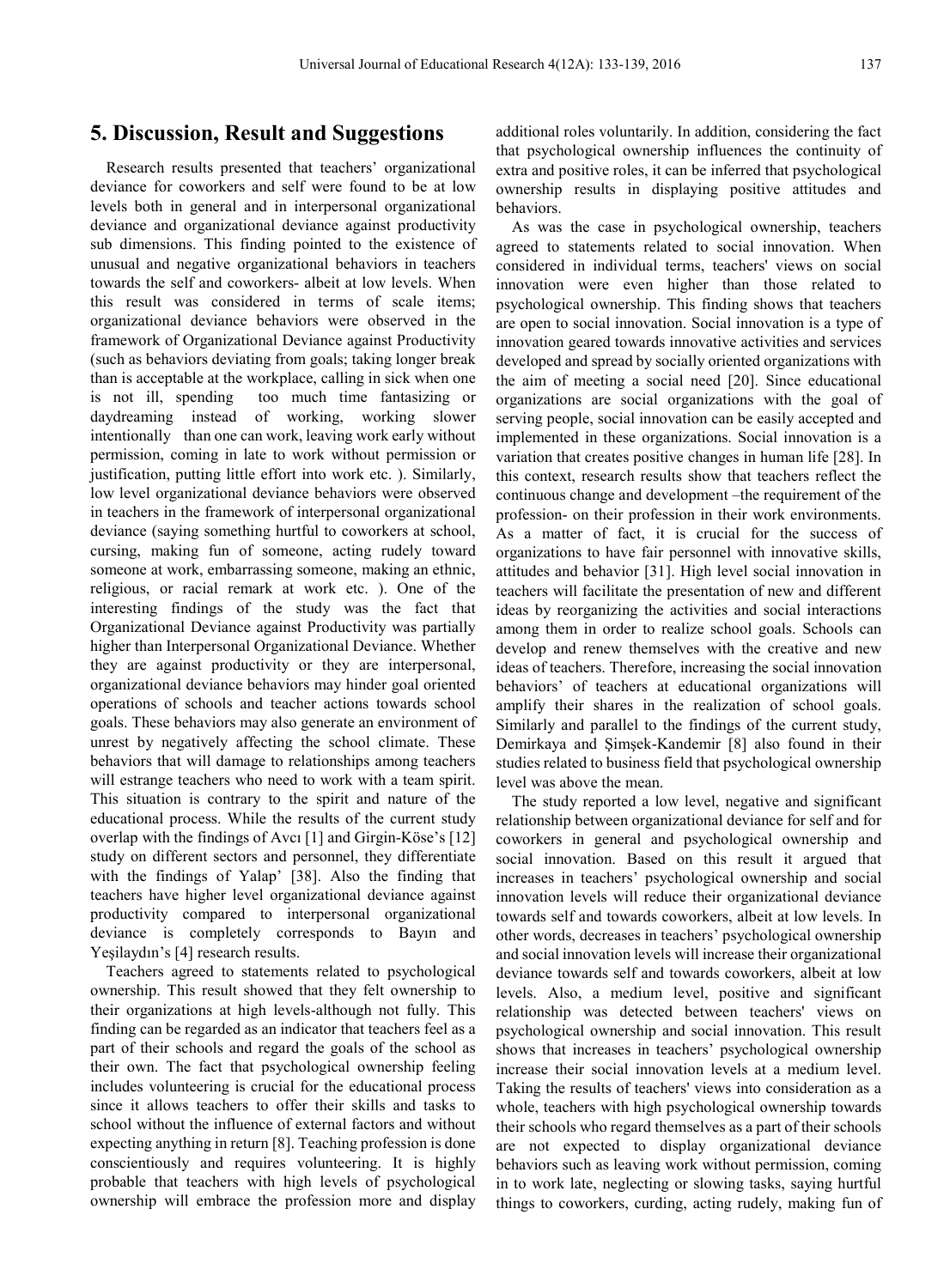someone or embarrassing someone. As a matter of fact, psychological ownership has negative relationships with deviant or negative behaviors [2]. Research results also support this finding. On the other hand, teachers with high psychological ownership levels are expected to continuously renew and develop themselves. Innovative teachers are the ones who look for methods to create innovation s for themselves and for their schools, search for ways to solve problems, seek methods for social cooperation and participation, create social values and generate new ideas to make schools more active. Innovative teachers do all these without expecting any return just to be beneficial to others. All these qualities are immensely important for the educational process and for the success of schools.

The suggestions developed in line with research results are as follows:

- 1. Intellectual capitals of teachers may be increased by providing culture-art activities in order to minimize organizational deviance at schools;
- 2. The issue of organizational deviance should be included in the meeting agenda and the sensitivity of the matter should be emphasized so as not to experience deviant behaviors at schools. When these types of behaviors' are displayed no compromises should be allowed and necessary sanctions should be implemented.
- 3. Continuity of adopting high level innovation can be ensured for teachers by providing governmental support such as using tax exemption in acquiring technological products.
- 4. In order to ensure professional development of teachers with high psychological ownership levels, they can be supported to attend graduate programs.
- 5. Research can be done to comprehend how teachers with high psychological ownership levels manage to obtain psychological ownership and the results can be shared at schools.

## **Note**

\*The abstract of this paper was presented at 2nd International Conference on Lifelong Learning and Leadership for All (ICLEL-16), in Liepaja on July, 21-23, 2016.

## **REFERENCES**

- [1] Avcı, N. (2008). Konaklama İşletmelerinde Örgütsel Öğrenme, İş Tutumları ve Örgütsel Sapma Arasındaki İlişkinin Analizi. Yayımlanmamış Doktora Tezi. Dokuz Eylül Üniversitesi Sosyal Bilimler Enstitüsü İzmir.
- [2] Avey, J. B., Avolio, B. J., Crossley, C. D., & Luthans, F. [2]. Psychological ownership: Theoretical extensions, measurement and relation to work outcomes. Journal of Organizational Behavior, 30(2), 173-191.
- [3] Barki, H., Paré, G., & Sicotte, C. (2008). Linking IT implementation and acceptance via the construct of psychological ownership of information technology. Journal of Information Technology, 23(4), 269-280.
- [4] Bayın, G. ve Terekli Yeşilaydın, G. (2014) Hemşirelerde örgütsel sapma davranışının analizi: Bir üniversite hastanesi örneği. İşletme Araştırmaları Dergisi, 6(3), 81-107.
- [5] Bekkers, V.J.J.M., Tummers, L.G. & Voorberg W.H. (2013). From public innovation to social innovation in the public sector: A literature review of relevant drivers and barriers. Rotterdam: Erasmus University Rotterdam. Paper to be presented at EGPA Conference Edinburg, 11-13 September.
- [6] Bright, D. S. & Godwin, L.N. (2010). Encouraging social ınnovation in global organizations: Integrating planned and emergent approaches, Journal of Asia-Pacific Business, 11(3), 179-196.
- [7] Dawson, P. and Daniel, L. (2010). Understanding social innovation: a provisional Framework. International J. Technology Management, 51 (1), 139-158.
- [8] Demirkaya, H. ve Şimşek Kandemir, A. (2014). 21. Yüzyılın anahtar rekabet faktörü olan psikolojik sahiplenme üzerine bir işletme incelemesi. Çalışma Dünyası Dergisi, 2(3), 7-21.
- [9] Demir, M. ve Tütüncü, Ö. (2010). Ağırlama işletmelerinde örgütsel sapma ile işten ayrılma eğilimi arasındaki ilişki. Anatolia: Turizm Araştırmaları Dergisi, 21 (1), 64-74.
- [10] Dunlop, P.D., and Lee, A.K. (2004). Workplace deviance, organizational citizenship behavior, and business unit performance: The bad apples do spoil the whole barrel. Journal of Organizational Behavior, 25, 67–80.
- [11] Fox, S., Spector, P.E., & Miller, D. (2001). Counterproductive work behavior (CWB) in response to job stressors and organizational justice: Some mediator and moderator tests for autonomy and emotions. Journal of Vocational Behavior, 59, 291–309.
- [12] Girgin-Köse, S. (2013). Ortaokul Öğretmenlerinin Örgütsel Sapma ve Stratejik Liderlik Arasındaki İlişki Üzerine Algıları: İzmir İli Örneği. Yayımlanmamış Yüksek Lisans Tezi. Dokuz Eylül Üniversitesi. Eğitim Bilimleri Enstitüsü, İzmir.
- [13] Karasar, N. (2011). Bilimsel Araştırma Yöntemi. Ankara: Nobel Yayınları.
- [14] İyigün, N. Ö. (2011). Psikolojik Kontratın Örgütsel Sapma Üzerindeki Etkisinde Kişilik Özelliklerinin Rolü ve Bir Araştırma. Yayımlanmamış Doktora Tezi. Marmara Üniversitesi, Sosyal Bilimler Enstitüsü, İstanbul.
- [15] Lawrence, T.B. and Robinson, S.L. (2007). Ain't misbehavin: Workplace deviance as organizational resistance. Journal of Management, 33(3), 378-394.
- [16] Lettice, F. and Parekh, M. (2010). The social innovation process: themes, challenges and implications for practice. International Journal Technology Management, 51 (1), 139-158.
- [17] Mayhew, M. G., Ashkanasy, N. M., Bramble, T. & Gardner, J. (2007). A study of the antecedents and consequences of psychological ownership in organizational settings. The Journal of Social Psychology, 147(5), 477-500.
- [18] McIntyre, N., Srivastava, A. & Fuller, J.A. (2009). The relationship of locus of control and motives with